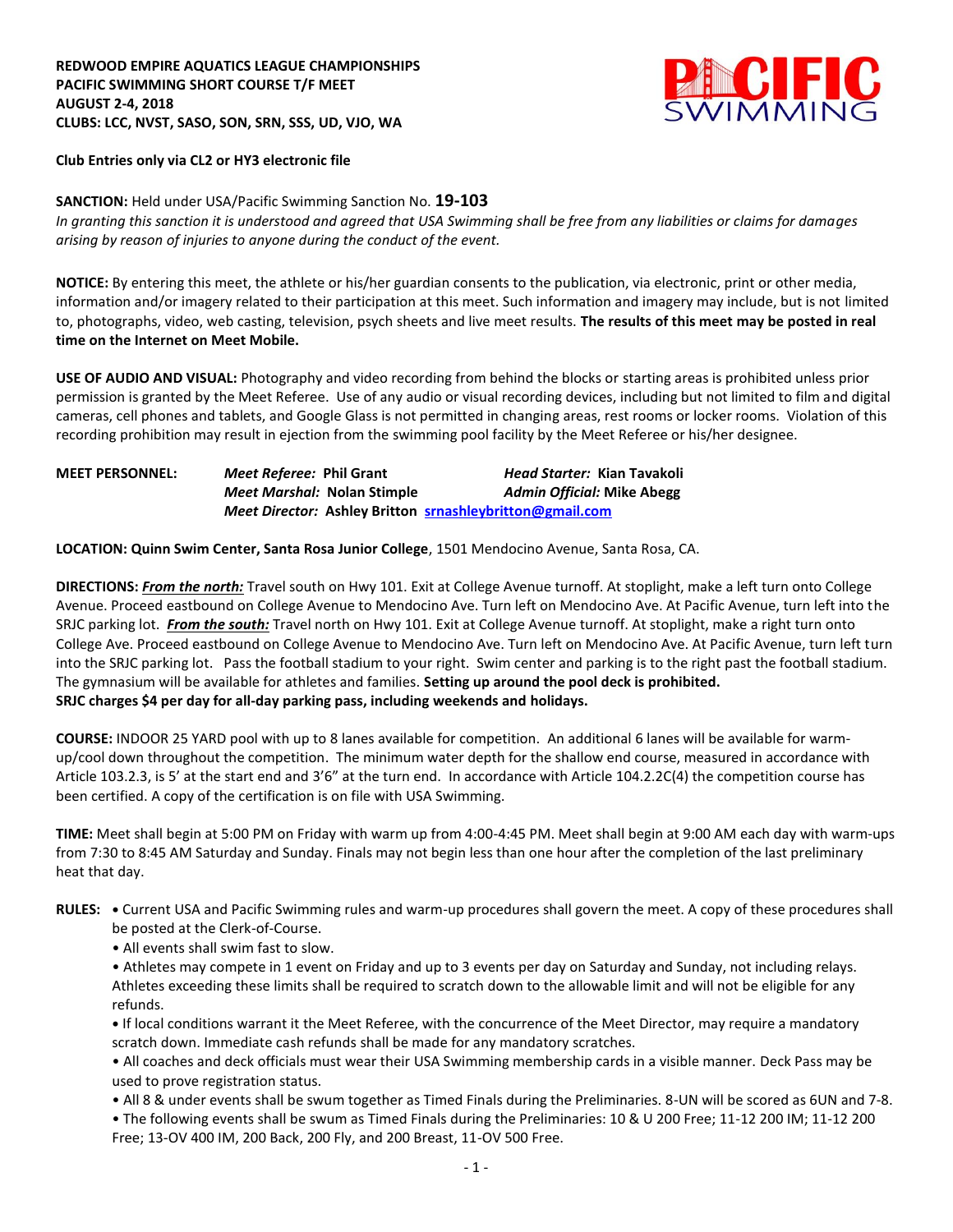- The 400 IM and 500 Free shall be swum as Timed Finals, fastest to slowest, alternating women's and men's heats. Genders may be combined at the discretion of the Meet Referee and Meet Director.
- Friday Events: 500 Free athletes shall provide their own timers and lap counters. 400 IM, 200 Free, 200 IM athletes shall also provide their own timers.
- All remaining events shall be swum as Preliminaries and Finals.
- The 8 fastest times from the Preliminaries will qualify for the Championship Finals and the next 8 fastest times from the Preliminaries will qualify for Consolation Finals.
- Individual Events for 13-OV age groups shall be swum together in Preliminaries, but shall be swum as 13-14 and 15OV during Finals.

**UNACCOMPANIED ATHLETES:** Any USA-S athlete-member competing at the meet must be accompanied by a USA Swimming member-coach for the purposes of athlete supervision during warm-up, competition and warm-down. If a coach-member of the athlete's USA-S Club does not attend the meet to serve in said supervisory capacity, it is the responsibility of the athlete or the athlete's legal guardian to arrange for supervision by a USA-S member-coach. The Meet Director or Meet Referee may assist the athlete in making arrangements for such supervision; however, it is recommended that such arrangements be made in advance of the meet by the athlete's USA-S Club Member-Coach.

**RACING STARTS:** Athletes must be certified by a USA-S member-coach as being proficient in performing a racing start, or must start the race in the water. It is the responsibility of the athlete or the athlete's legal guardian to ensure compliance with this requirement.

**RESTRICTIONS:** • Smoking and the use of other tobacco products is prohibited on the pool deck, in the locker rooms, in spectator

- seating, on standing areas and in all areas used by athletes, during the meet and during warm-up periods.
- Sale and use of alcoholic beverages is prohibited in all areas of the meet venue.
- No glass containers are allowed in the meet venue.
- No propane heater is permitted except for snack bar/meet operations.
- All shelters must be properly secured.
- Deck Changes are prohibited.

• Destructive devices, to include but not limited to, explosive devices and equipment, firearms (open or concealed), blades, knives, mace, stun guns and blunt objects are strictly prohibited in the swimming facility and its surrounding areas. If observed, the Meet Referee or his/her designee may ask that these devices be stored safely away from the public or removed from the facility. Noncompliance may result in the reporting to law enforcement authorities and ejection from the facility. Law enforcement officers (LEO) are exempt per applicable laws.

 Operation of a drone, or any other flying apparatus, is prohibited over the venue (pools, athlete/coach areas, spectator areas and open ceiling locker rooms) any time athletes, coaches, officials and/or spectators are present.

**ELIGIBILITY:** • Athletes must be current members of USA Swimming and enter their name and registration number on the meet entry card as they are shown on their Registration Card. If this is not done, it may be difficult to match the athlete with the registration and times database. The meet host will check all athlete registrations against the SWIMS database and if not found to be registered, the Meet Director shall accept the registration at the meet (a \$10 surcharge will be added to the regular registration fee). Duplicate registrations will be refunded by mail.

• The meet is open to all qualified athletes of clubs in the Redwood Empire Aquatic League (REAL): LCCC, NVST, SASO, SON, SRN, SSS, UD, VJO, WA. Unattached athletes, practicing with a REAL member club are eligible to swim in prelims and timed finals but are not eligible to score points, receive awards, participate in relays, or to qualify for finals in a preliminary and final event. Unattached athletes competing in timed finals will be treated as exhibition athletes for purposes of scoring.

• Entries with **"NO TIME" will be ACCEPTED.**

• Entry times submitted for this meet may be checked against a computer database and may be changed in accordance with Pacific Swimming Entry Time Verification Procedures.

• Disabled athletes are welcome to attend this meet and should contact the Meet Director or Meet Referee regarding any special accommodations on entry times and seeding per Pacific Swimming policy.

• Athletes 19 years of age and over may compete in the meet for time only, no awards. Such athletes must have met standards for the 17-18 age group.

- Relays shall be pre-entered with club entries or deck entered but charged at the conclusion of the meet based on results.
- The athlete's age will be the age of the athlete on the first day of the meet.

**ENTRY FEES:** \$5.50 per event plus an \$8.00 participation fee per athlete. Relays are \$16.00 per relay. No refunds will be made, except mandatory scratch downs. Full payment of individual entries (single team check) shall be turned in no later than 10 AM on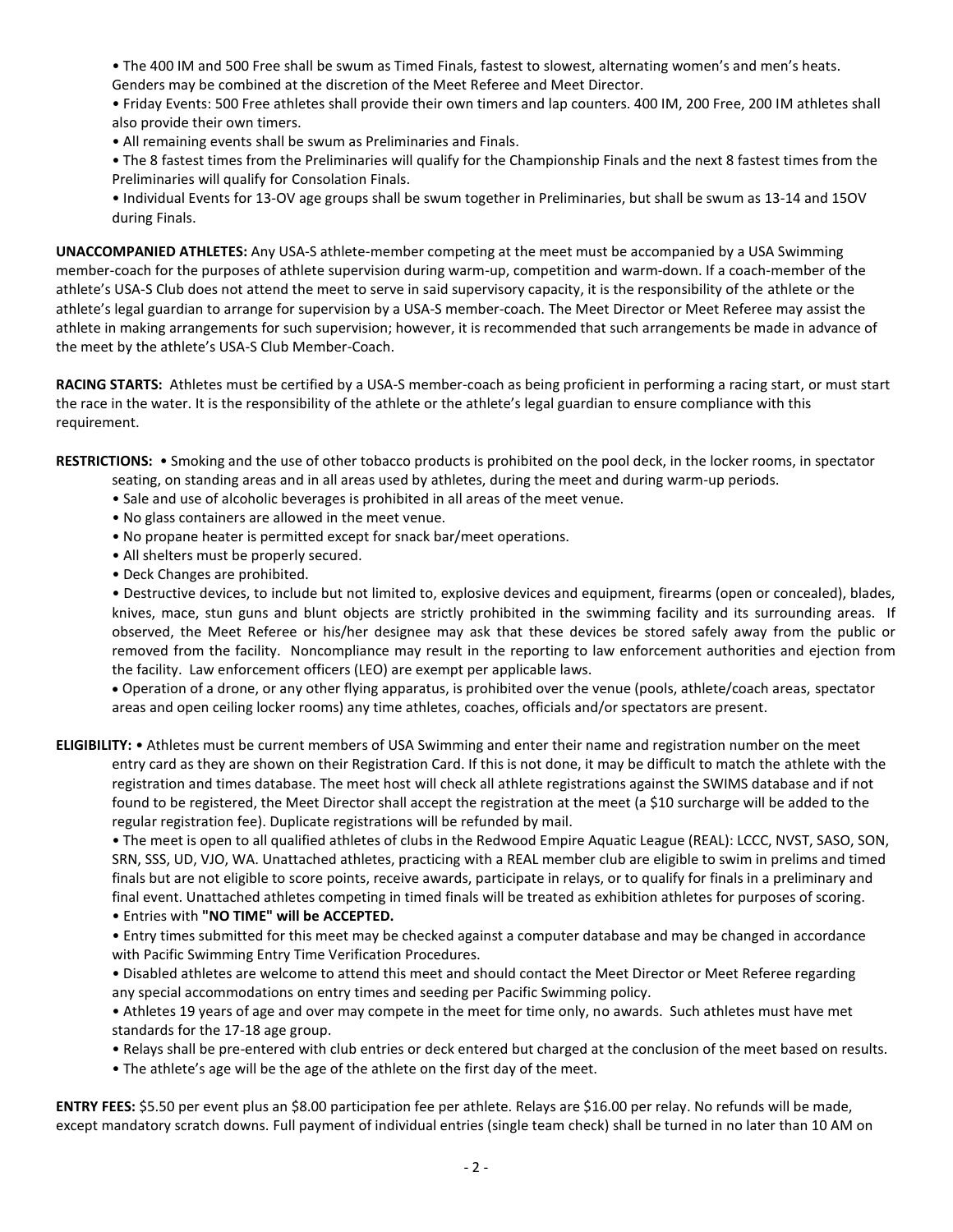Saturday. Relay entries submitted by hand must have payment at the time of entry. Relay entries submitted via Hy-Tek shall be turned in no later than 10:00 AM on Sunday.

### **Make check payable to: Neptune Swimming**

**Email entries to: [srnashleybritton@gmail.com](mailto:srnashleybritton@gmail.com)**

**ENTRIES: CLUB ENTRIES ONLY.** All entries shall be submitted only by the club entry representatives. Club Manager entry file is REQUIRED. All entries shall be submitted using a Club Manager CL2 or HY3 electronic file. Entries must include: Full legal name, age, USA Swimming Registration Number, home club code, and LSC code. **Entries must be emailed by Wednesday, July 24, 2019. No late entries shall be accepted.**

**RELAY ENTRIES:** 8&UN and 9-10 Relays shall be swum in the end of Preliminaries. Relay cards for 8&UN and 9-10 are due NO LATER than 10:00 AM Saturday and Sunday. 11-12 and 13&OV relays shall be swum at the start of Finals. Relay cards for 11-12 and 13&OV are due NO LATER than 12:00 AM Saturday and Sunday. Relays may be entered electronically via Hy-Tek file.

**CHECK-IN:** The meet will be deck seeded. Athletes must check-in at the Clerk-of-Course. No event shall be closed more than 30 minutes before the scheduled start of the session. Close of check-in for all individual events shall be no more than 60 minutes before the estimated time of the start of the first heat of the event. Athletes who do not check in will not be seeded and will not be allowed to compete in that event.

**SCRATCHES: •** Athletes will not be penalized for missing preliminary events.

• Any athlete qualifying for any level of finals in an individual event who may not wish to swim in finals must either scratch or declare intent to scratch from that final within 30 minutes after the announcement of qualifiers. An athlete who declares intent to scratch must declare their final intention within 30 minutes after their last individual preliminary event. • Any athlete qualifying for a consolation final or final race in an individual event who fails to show up in said consolation final or final race prior to calling the alternate shall be barred from their next final event for that day. Should the Athlete have no additional final events for that day they will be barred from their next preliminary event.

**RELAY SCRATCHES:** Any relay club entered in a relay event that fails to compete in or report for that event shall not be penalized

**AWARDS: Individual:** Distinctive pins for 1st – 8th place; Ribbons for 9th – 16th place. Relays: Distinctive pins for 1st – 3rd place. **Club:** 1st place club receives Perpetual Banner; 2nd and 3rd place Clubs receive Banners. 8-UN will be awarded and scored as 6UN and 7-8. Individual Events for 13-OV age groups will be scored as 13-14 and 15OV. A selection committee comprised of a parent and athlete representative from each club and the Meet Referee shall vote for Club Spirit Award. Awards not picked up by the end of the meet will be sent to the club representative.

**SCORING:** Individual Events: 20-17-16-15-14-13-12-11-9-7-6-5-4-3-2-1 Relay Events: 40-34-32-30-28-26-24-22

#### **ADMISSION:** Free.

**SNACK BAR & HOSPITALITY:** A snack bar will be available throughout the competition. Coaches and working deck officials will be provided lunch. Hospitality will serve refreshments to timers and volunteers.

**MISCELLANEOUS:** No overnight parking is allowed. Facilities will not be provided after meet hours. **Cost for parking is \$4.00 per day. Please park in the parking garage located on Mendocino Avenue.** 

**MINIMUM OFFICIALS:** At least seven days prior to the start of the meet, meet management (Meet Director and/or Meet Referee) shall contact a representative from each club participating in the meet, and provide a preliminary inventory of the officials that club is required to provide for each session. Each club shall, by the start of the meet, provide to the Meet Director or designee a list of Officials who have agreed to represent that club during each session of the meet.

At the meet, meet management shall conduct an inventory of officials, and shall compare the number of athletes entered in each session by each club with the number of officials present representing each club. If meet management certifies that a club has not provided sufficient officials for any session of the meet in accordance with the table below, excluding finals in a prelims and finals meet, the club shall be fined \$100 per missing official per session of the meet.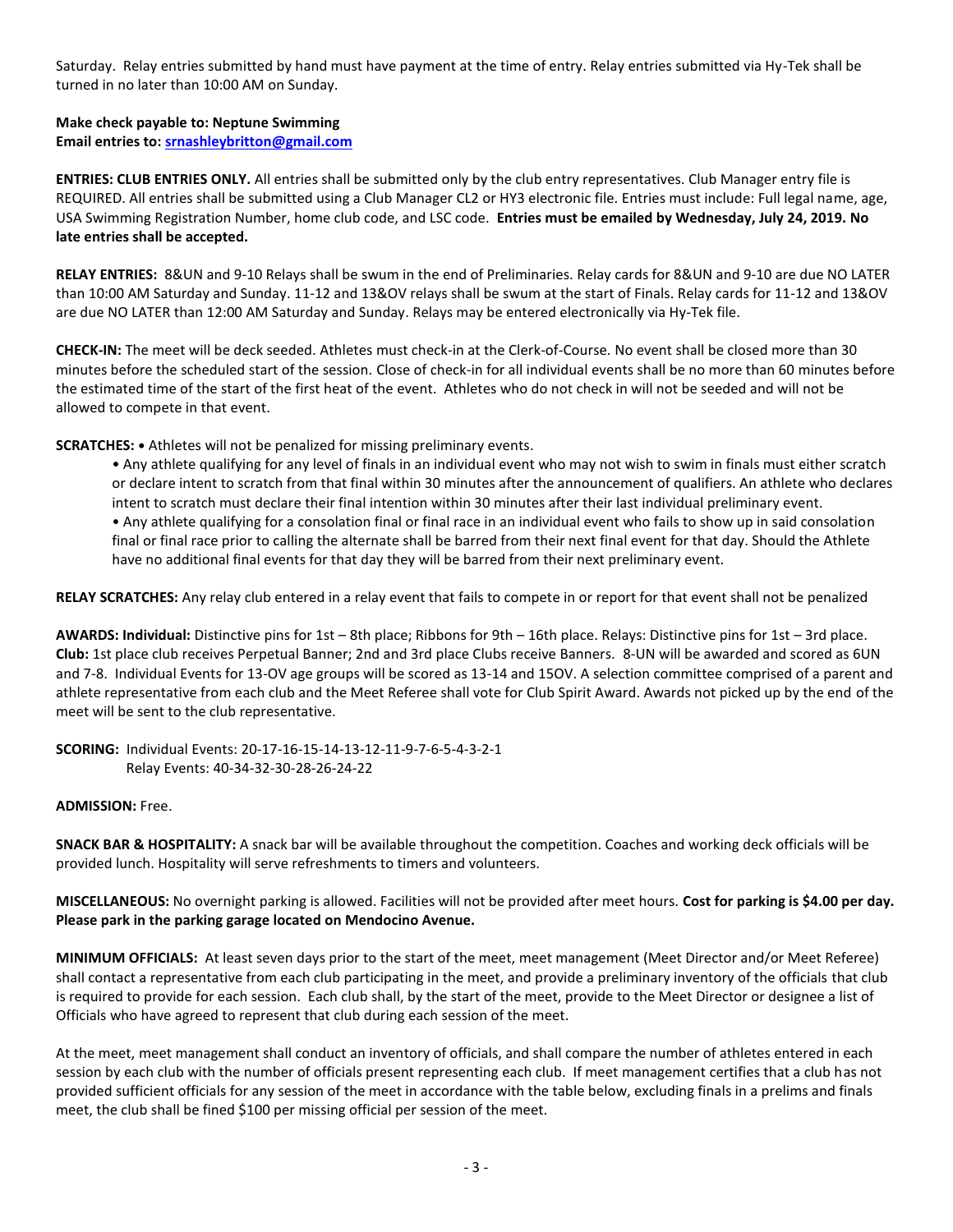| Club athlete entered in session | Trained and carded officials requested |
|---------------------------------|----------------------------------------|
| $1 - 10$                        |                                        |
| $11 - 25$                       |                                        |
| 26-50                           |                                        |
| 51-75                           |                                        |
| 76-100                          |                                        |
| 100 or more                     |                                        |
|                                 |                                        |

# **EVENT SUMMARY**

| Friday             |           |                    |  |  |  |  |  |
|--------------------|-----------|--------------------|--|--|--|--|--|
| <b>10 &amp; UN</b> | $11 - 12$ | <b>13 &amp; OV</b> |  |  |  |  |  |
| 200 FR *           | 200 IM*   | 400 IM*            |  |  |  |  |  |
|                    | 500 FR*   | 500 FR*            |  |  |  |  |  |

|                   |                 | Saturday        |                 | Sunday            |               |                |                    |  |
|-------------------|-----------------|-----------------|-----------------|-------------------|---------------|----------------|--------------------|--|
| <b>8 &amp; UN</b> | $9 - 10$        | $11 - 12$       | $13-OV$         | <b>8 &amp; UN</b> | $9-10$        | 11-12          | <b>13 &amp; OV</b> |  |
| 25 BACK*          | 50 BACK         | 200 FREE*       | 200 FLY *       | 25 FREE*          | 100 IM        | 100 IM         | <b>200 FREE</b>    |  |
| 25 BREAST*        | 50 BREAST       | 100 BACK        | 100 BREAST      | 25 FLY*           | <b>50 FLY</b> | 100 BREAST     | 100 BACK           |  |
| 50 FREE*          | <b>100 FREE</b> | 50 BREAST       | 200 IM          | $100$ IM*         | 50 FREE       | 50 BACK        | 50 FREE            |  |
| $100 M.R. +$      | $200$ M.R. +    | <b>50 FLY</b>   | <b>100 FREE</b> | $100$ FR-R+       | 200 FR-R+     | <b>100 FLY</b> | <b>100 FLY</b>     |  |
|                   |                 | <b>100 FREE</b> | 200 BACK*       |                   |               | 50 FREE        | 200 BREAST*        |  |
|                   |                 | 200 M.R.%       | 200 M.R.%       |                   |               | 200 FR-R%      | 200 FR-R%          |  |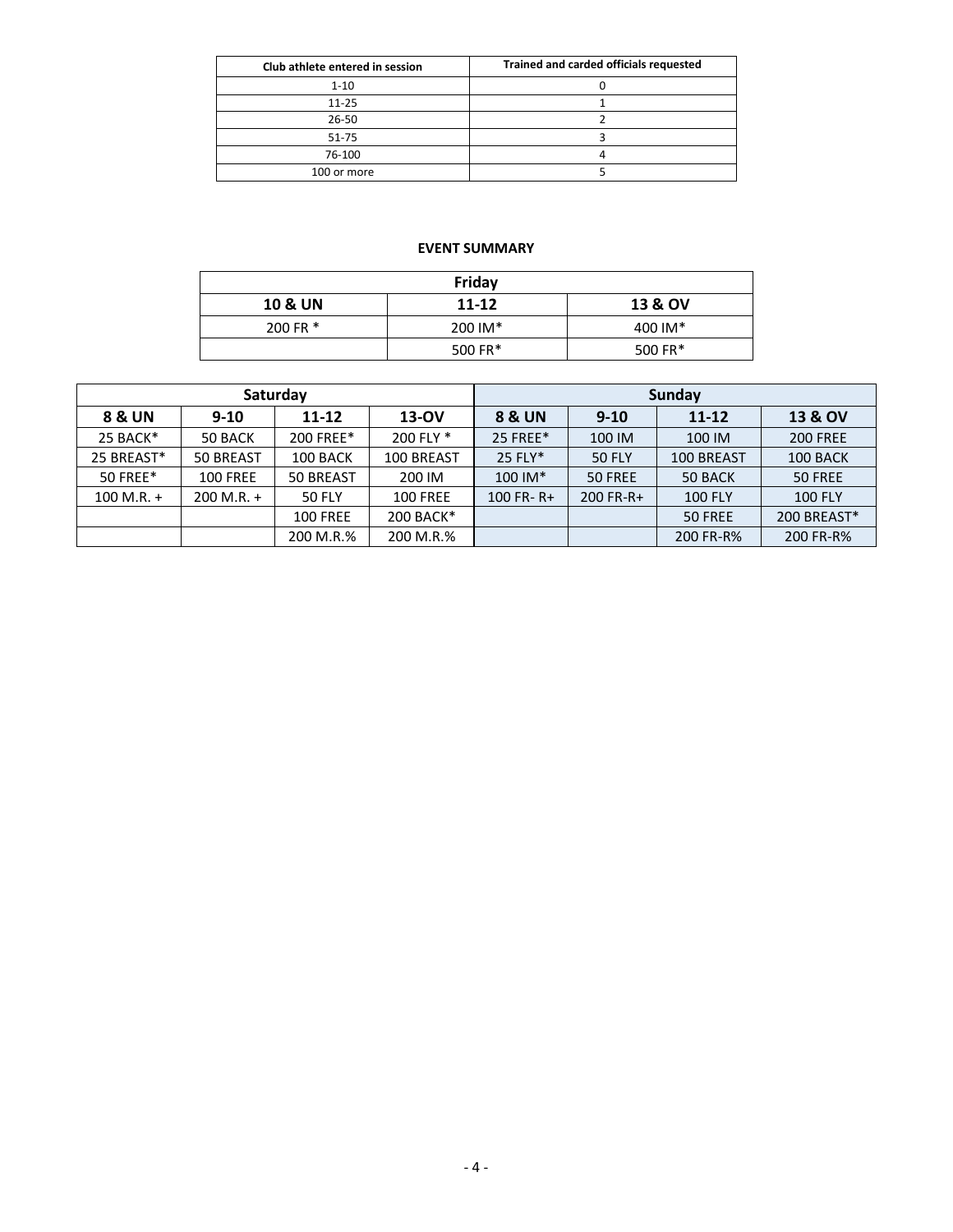| м |
|---|
|---|

| Friday, August 2, 2019 |                     |         |  |  |  |  |  |  |
|------------------------|---------------------|---------|--|--|--|--|--|--|
| Event #                | Event               | Event # |  |  |  |  |  |  |
| $1*$                   | 11-12 200 J.M.      | ን*      |  |  |  |  |  |  |
| $3*$                   | 13 & Over 40 I.M.   | 4*      |  |  |  |  |  |  |
| $5*$                   | 10 & Under 200 FREE | $6*$    |  |  |  |  |  |  |
| 7*                     | 11 & Over 500 FREE  | $8*$    |  |  |  |  |  |  |

|               | Saturday, August 3, 2019 |               |               | Sunday, August 4, 2019   |             |
|---------------|--------------------------|---------------|---------------|--------------------------|-------------|
| <b>EVENT#</b> | <b>EVENT</b>             | <b>EVENT#</b> | <b>EVENT#</b> | <b>EVENT</b>             | <b>EVEN</b> |
| $105*$        | 11-12 200 Free           | 106*          | 205           | 11-12 100 IM             |             |
| $107*$        | 13 & Over 200 Fly        | 108*          | 207           | 13 & Over 200 Free       |             |
| 109*          | 8 & Under 25 Back        | $110*$        | 209           | 11 -12 100 Breast        |             |
| 111           | 11-12 100 Back           | 112           | $211*$        | 8 & Under 25 Free        |             |
| 113           | 13 & Over 100 Breast     | 114           | 213           | 13 & Over 100 Back       |             |
| 115           | 9-10 50 Back             | 116           | 215           | 9-10 100 IM              |             |
| 117           | 11-12 50 Breast          | 118           | 217           | 11-12 50 Back            |             |
| 119*          | 8 & Under 25 Breast      | $120*$        | $219*$        | 8 & Unver 25 Fly         |             |
| 121           | 13 & Over 200 IM         | 122           | 221           | 13 & Over 50 Free        |             |
| 123           | 9-10 50 Breast           | 124           | 223           | 9-10 50 Fly              |             |
| 125           | 11-12 50 Fly             | 126           | 225           | 11-12 100 Fly            |             |
| $127*$        | 8 & Under 50 Free        | $128*$        | $227*$        | 8 & Under 100 IM         |             |
| 129           | 13 & Over 100 Free       | 130           | 229*          | 13 & Over 100 Fly        |             |
| 131           | 9-10 100 Free            | 132           | 231           | 9-10 50 Free             |             |
| 133           | 11-12 100 Free           | 134           | 233           | 11-12 50 Free            |             |
| 135*          | 13 & Over 200 Back       | $136*$        | $235*$        | 13 & Over 200 Breast     |             |
| $137+$        | 8 & Under 100 MED Relay  | $138+$        | $237+$        | 8 & Under 100 Free Relay |             |
| $139+$        | 9-10 200 MED Relay       | $140+$        | $239+$        | 9-10 200 Free Relay      |             |
| 101%          | 11-12 200 MED Relay      | 102%          | 201%          | 11-12 200 Free Relay     |             |
| 103%          | 13 & Over MED Relav      | 104%          | 203%          | 13 & Over 200 Free Relay |             |

|               | Saturday, August 3, 2019 |               | Sunday, August 4, 2019   |                          |               |
|---------------|--------------------------|---------------|--------------------------|--------------------------|---------------|
| <b>EVENT#</b> | <b>EVENT</b>             | <b>EVENT#</b> | <b>EVENT#</b>            | <b>EVENT</b>             | <b>EVENT#</b> |
| $105*$        | 11-12 200 Free           | 106*          | 205                      | 11-12 100 IM             | 206           |
| $107*$        | 13 & Over 200 Fly        | 108*          | 207                      | 13 & Over 200 Free       | 208           |
| 109*          | 8 & Under 25 Back        | $110*$        | 209                      | 11-12 100 Breast         | 210           |
| 111           | 11-12 100 Back           | 112           | $211*$                   | 8 & Under 25 Free        | $212*$        |
| 113           | 13 & Over 100 Breast     | 114           | 213                      | 13 & Over 100 Back       | 214           |
| 115           | 9-10 50 Back             | 116           | 215                      | 9-10 100 IM              | 216           |
| 117           | 11-12 50 Breast          | 118           | 217                      | 11-12 50 Back            | 218           |
| $119*$        | 8 & Under 25 Breast      | $120*$        | $219*$                   | 8 & Unver 25 Fly         | $220*$        |
| 121           | 13 & Over 200 IM         | 122           | 221<br>13 & Over 50 Free |                          | 222           |
| 123           | 9-10 50 Breast           | 124           | 9-10 50 Fly<br>223       |                          | 224           |
| 125           | 11-12 50 Fly             | 126           | 225                      | 11-12 100 Fly            | 226           |
| $127*$        | 8 & Under 50 Free        | 128*          | $227*$                   | 8 & Under 100 IM         | 228*          |
| 129           | 13 & Over 100 Free       | 130           | $229*$                   | 13 & Over 100 Fly        | 230*          |
| 131           | 9-10 100 Free            | 132           | 231                      | 9-10 50 Free             | 232           |
| 133           | 11-12 100 Free           | 134           | 233                      | 11-12 50 Free            | 234           |
| 135*          | 13 & Over 200 Back       | 136*          | 235*                     | 13 & Over 200 Breast     | 236*          |
| $137+$        | 8 & Under 100 MED Relay  | $138+$        | $237+$                   | 8 & Under 100 Free Relay | $237+$        |
| $139+$        | 9-10 200 MED Relay       | $140+$        | $239+$                   | 9-10 200 Free Relay      | $240+$        |
| 101%          | 11-12 200 MED Relay      | 102%          | 201%                     | 11-12 200 Free Relay     | 202%          |
| 103%          | 13 & Over MED Relay      | 104%          | 203%                     | 13 & Over 200 Free Relay | 204%          |

Use the following URL to find the time standards: <http://www.pacswim.org/swim-meet-times/standards>

**\* Event Swum as Timed Final.**

**+ Even Swum at the End of Trials**

**% Event Swum at the Beginning of Finals**

**NOTE: 13 & OV events will be swum together in Preliminaries, but will be swum and scored as 13-14, 15 & OV in Finals. 11 & Ov and 13 & OV timed finals will be swum together, but will be scored separately as 11-12, 13-14 and 15 & OV.**